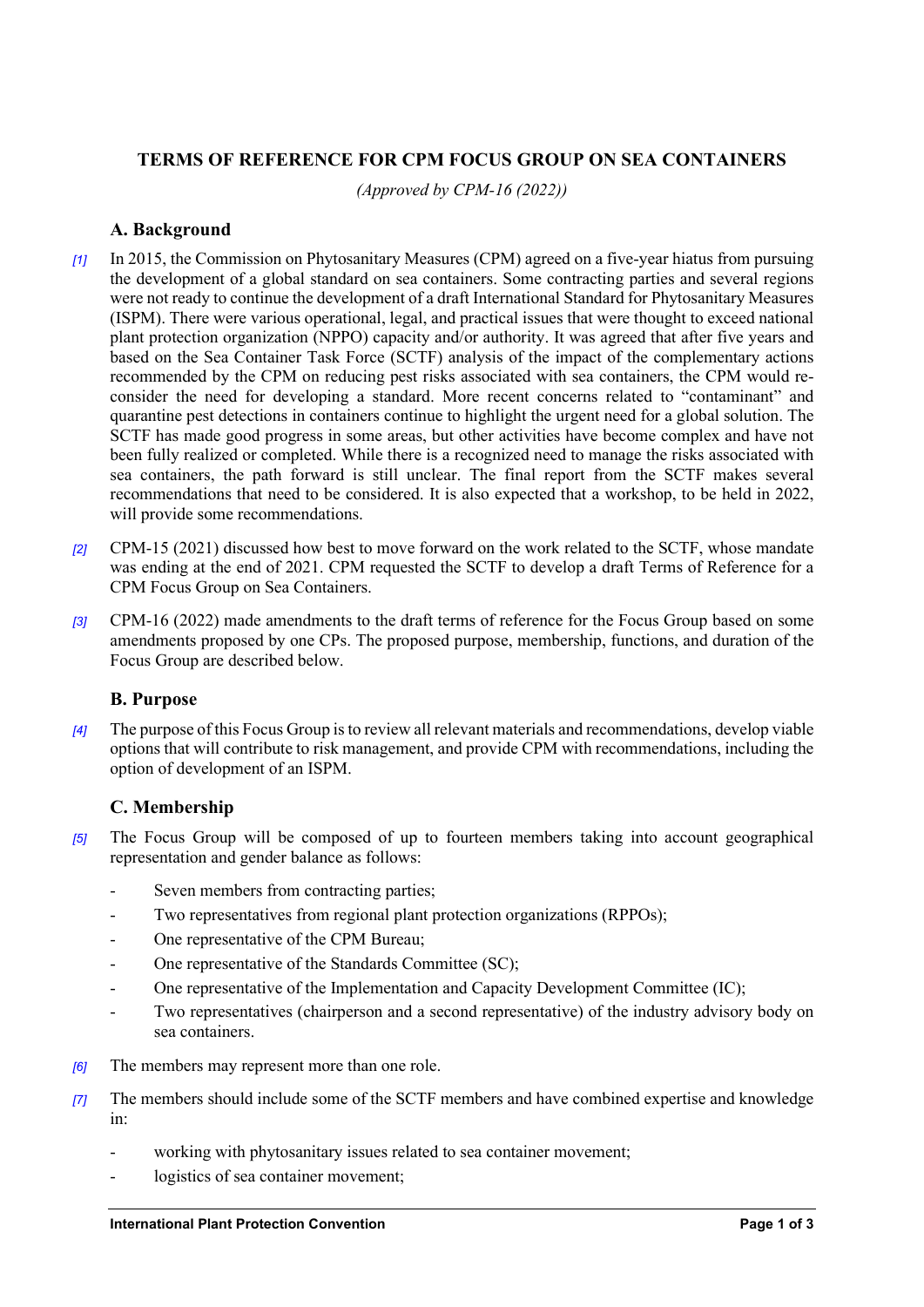- phytosanitary import or export systems related to the pest risk assessment and management of regulated articles;
- existing global and/or regional frameworks for the management of phytosanitary risks; and
- addressing issues related to reducing the movement of contaminating pests.
- *[8]* All members should have knowledge of the IPPC's mandate, strategic framework, and activities.

### **D. Process**

- *[9]* The member selection for the Focus Group shall be carried out according to the following guidelines:
	- A call for nominations will be published on the IPPC website to allow contracting parties and RPPOs to nominate their representatives to be part of the Focus Group. Each region shall nominate one or more experts from different disciplines to fit some of the skill sets described under "Membership";
	- The IPPC Secretariat will review the nominations and submit them to the CPM Bureau for selection, assuring gender and geographical balance. The CPM Bureau should endeavor to select at least one nominee from each FAO region as the regional representative in the Focus Group, aiming to cover as many regions as possible.
- *[10]* The Focus Group will convene virtually for the first time to select its chairperson, discuss its functions and plan the work described in section D.

## **E. Functions**

- *[11]* The CPM Focus Group will:
	- (1) *review* and *consider* the various reports of the SCTF, the recommendations of the SCTF final report; the recommendations and conclusions arising from the 2022 workshop, and other material and experiences on the topic, including the experience of countries already taking action to manage the risks associated with sea containers;
	- (2) *discuss* and *agree* on conclusions from the review mentioned in item 1, *identify* potential regulatory and non-regulatory options necessary for efficient and effective management of the phytosanitary risks associated with the movement of sea containers, and *consider* for each option, the possible impact on container logistics, supply chains and NPPOs, including cost and resource implications for the various parties in those supply chains;
	- (3) *examine* the practicalities needed for such options, including, if applicable, legal frameworks and liability issues for the IPPC Secretariat and FAO, and *consider* how legal risk could be managed;
	- (4) *identify* and *describe* a preferred option or options;
	- (5) *review* and *clarify* for preferred options the roles of NPPOs and industry and roles, if any, for FAO, the IPPC Secretariat, and RPPOs;
	- (6) *identify* and *prioritize* the systems and tools that may be most useful to NPPOs who would be involved in implementing preferred options;
	- (7) *consider* and *estimate* the resources required by NPPOs and industry parties in the international containerized supply chains to establish and operate preferred options;
	- (8) *develop* a draft plan to establish recommended by the Focus Group system to manage pest risks associated with the movement of sea containers;
	- (9) *explore* the potential value in the use of Authorized Economic Operators (AEO) programmes and adding data elements to assist in tracking the cleanliness status of container units under the Data Model (DM) of the World Customs Organization (WCO);
	- (10) *explore* the global commercially driven solution;
	- (11) *revise* CPM recommendation on *Sea containers* (R-06);